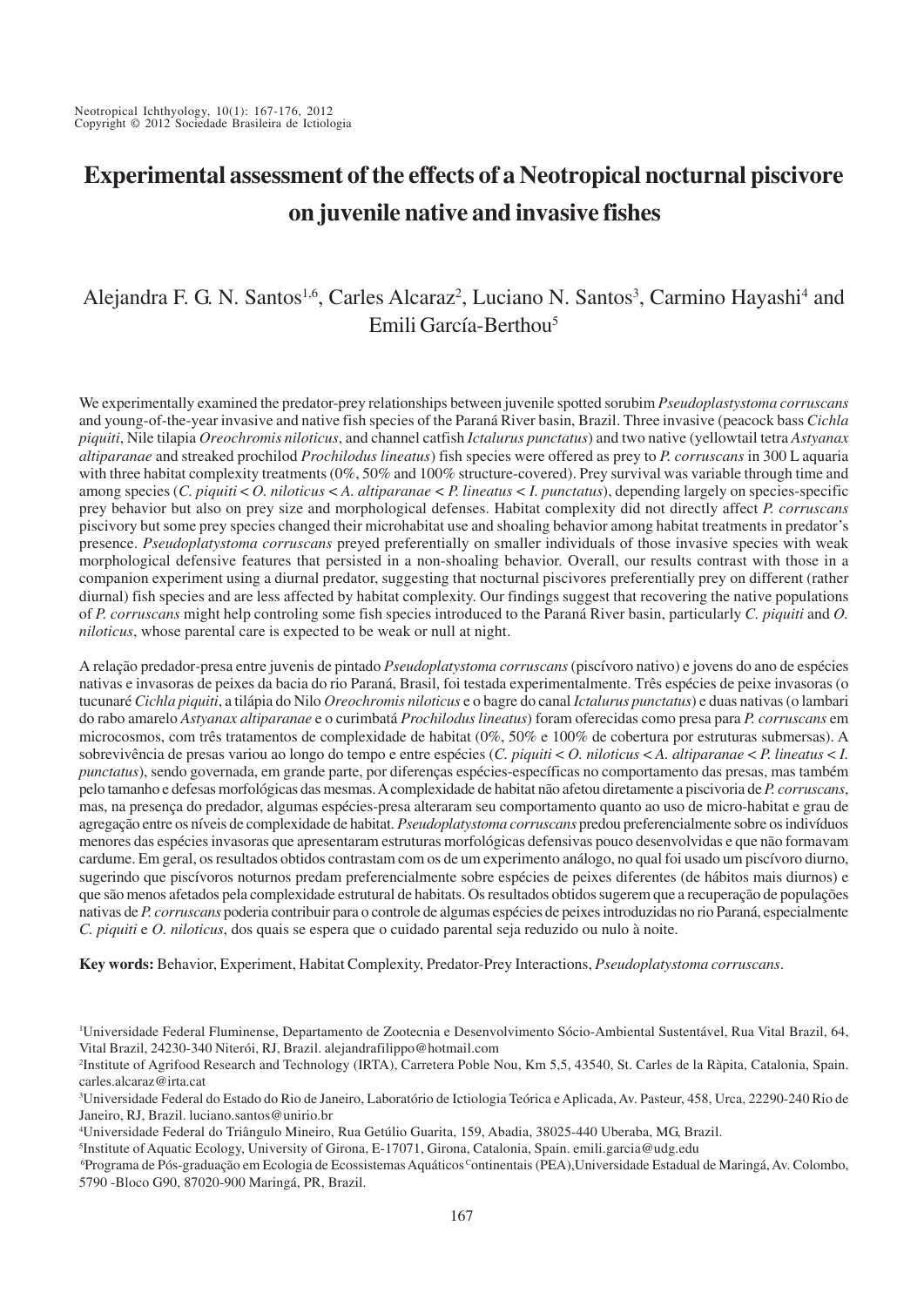#### **Introduction**

Invasive species are one of the main threats to biodiversity and freshwater ecosystems are amongst the most affected by biological invasions (Saunders *et al*., 2002; Clavero & García-Berthou, 2005; Moyle & Marchetti, 2006). Many non-native freshwater fish are invading South America and particularly Brazil (Welcomme, 1988; Vitule *et al*., 2009), and the characteristics of successful invaders in the Neotropics and their impacts on native species have becoming increasingly known (Latini & Petrere, 2004; Espínola *et al*., 2010; Santos *et al*., 2011a). However, controlling the invasive fishes is difficult, especially because physical or chemical removal of the invaders is, in addition to its potential adverse impacts on native species, overall ineffective in large ecosystems and/ or for species with high reproductive rates (García-Berthou, 2007; Sato *et al*., 2010). Biological control thus offers a sustainable, long-term solution in such cases, but novel approaches are needed to avoid the inherent risks of introducing other non-native predators, parasites or competitors (Simberloff & Stiling, 1996; Sato *et al*., 2010).

Experiments to assess the role of prey behavior and habitat complexity on predator-prey fish interactions have a long history in ecology (Savino & Stein, 1982; Juanes *et al*., 2002), but most theories on this theme have been derived from diurnal predators, while nocturnal piscivores are less studied (Pohlmann *et al*., 2004; Freitas & Volpato, 2008). High complexity habitats generally reduce predation by providing more prey refuges and reducing encounter rates and foraging efficiency of predators (Savino & Stein, 1982; Almany, 2004). Behavioral attributes of predators (*e.g.*, ambush *vs*. pursuit) and prey (*e.g.*, sedentary *vs*. mobile; solitary *vs.* gregarious) affect how habitat complexity mediates predation (Juanes *et al*., 2002; Almany, 2004). Since invasive species typically encounter novel competitors and predators, their invasiveness may be thus affected by how they cope with these interactions (Rehage *et al*., 2005; Alcaraz *et al*., 2008). However, most of the trophic interactions between native and invasive fishes in the Neotropics have not been investigated (García-Berthou, 2007), and data on the potential of a native predator to control invasive fish in Brazil is restricted to a single experiment using a diurnal piscivore (Santos *et al*., 2009).

The Paraná River drains 891,000 km<sup>2</sup> of surface area at south-central Brazil and shelters more than 250 native freshwater fish species. The spotted sorubim *Pseudoplatystoma corruscans* (Spix & Agassiz, 1829) is a piscivorous pimelodid native to the Paraguay-Paraná and São Francisco basins, which mainly inhabits marginal lagoons and meandering rivers as young and the main river beds as adult (Agostinho *et al*., 2003; Pereira *et al*., 2009). In addition to be an important species in commercial and recreational fisheries in Brazil, *P. corruscans* is the largest catfish in the upper Paraná River basin  $(>1,500$ mm TL), but, like other migratory species, it has declined in abundance following the construction of reservoirs and the invasion of several non-native fish species (Agostinho *et al*., 2003; Júlio Jr *et al*., 2009; Barletta *et al*., 2010). Understanding how behavior and habitat complexity mediate the predatorprey interactions between native piscivores, such as *P. corruscans*, and introduced fish is thus essential to help managers in attempting to control the abundance of invasive species in such diverse ecosystems as the Paraná River and so to preserve the native biota (Santos *et al*., 2009). This study aims to experimentally test how: i) piscivory of juvenile *P. corruscans* affects the survival and behavior of 0+ year native and introduced fishes in Brazil; and ii) how habitat complexity and species-specific prey behavior and size mediate the predator-prey relationships. We aim to compare our study with a companion experiment on a piscivorous characid (Santos *et al*., 2009) to appraise whether the role of prey behavior and habitat complexity in *P. corruscans* piscivory deviate from the usual patterns expected for diurnal predators. The potential of *P. corruscans* to control three fish species (*Cichla piquiti* Kullander & Ferreira, 2006, *Oreochromis niloticus* (Linnaeus, 1758) and *Ictalurus punctatus* (Rafinesque, 1818)) introduced to the Paraná River (Agostinho *et al*., 2006) and invasive in many regions is also discussed.

#### **Material and Methods**

**Fish acclimation and experimental procedures.** The predator was selected not only due to its wide distribution and great value as fishery resource in many South American rivers (Agostinho *et al*., 2003; Barletta *et al*., 2010) but also because of its piscivorous habit throughout the ontogenetic growth (Bozza & Hahn, 2010), and because the effects of Neotropical nocturnal piscivores on the survival rates and behavior of native and invasive preys are virtually unknown. Two native (yellowtail tetra *Astyanax altiparanae* Garutti & Britski, 2000 and streaked prochilod *Prochilodus lineatus* (Valenciennes, 1837)) and three invasive (peacock bass *Cichla piquiti*, Nile tilapia *Oreochromis niloticus* and channel catfish *Ictalurus punctatus*) species were offered as prey to juvenile *P. corruscans*. The native prey species were chosen because they are widespread and among the most abundant fish in the Paraná River basin (Agostinho *et al*., 2007). Invasive species were selected because of their presence in many South American ecosystems, the strong ecological impacts of tilapias and peacock-basses (Latini & Petrere, 2004; Canonico *et al*., 2005; Agostinho *et al*., 2006; Pelicice & Agostinho, 2009), and the increasing use of Nile tilapia *O. niloticus* and channel catfish *I. punctatus* in Brazilian aquaculture (Vitule *et al*., 2009). *Prochilodus lineatus* is a large (>700 mm TL), migratory characiform of detritivorous habits (Agostinho *et al*., 2003), whereas *A. altiparanae* is a small (<150 mm TL) and widespread characid that is able to colonize reservoirs due to its feeding flexibility and its ability to reproduce in lentic habitats (Dias *et al*., 2005). Because they are very prolific, usually found in large shoals in nature, and lack defensive morphological features (*i.e.* spineless fins), these two native species are important food resource for many piscivores in Paraná River (Agostinho *et al*., 2003). *Cichla piquiti* is a > 300 mm SL piscivorous cichlid native to the Araguaia and Tocantins basins but widely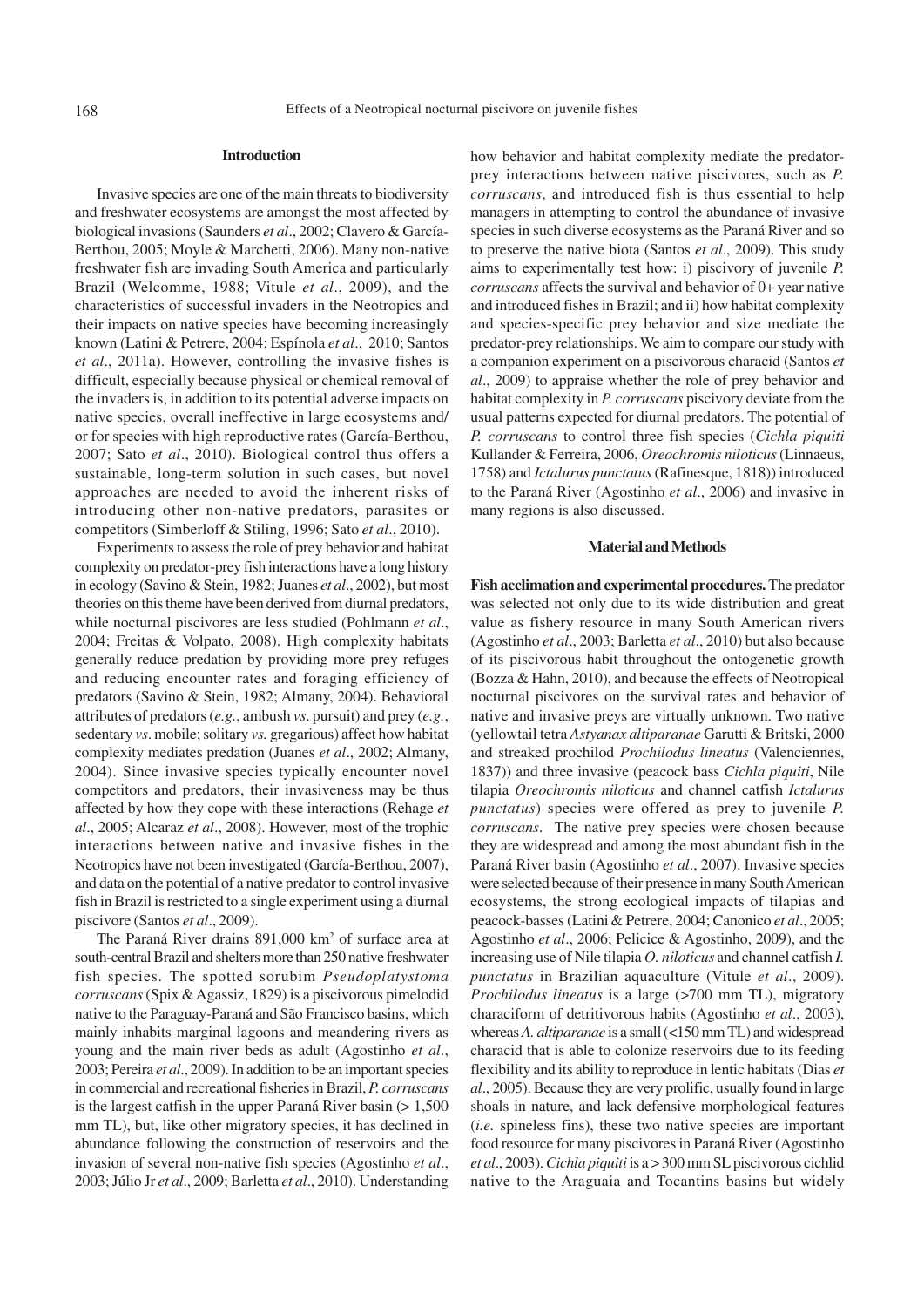introduced into the Paraguay-Paraná basin and other Brazilian regions (Kullander & Ferreira, 2006). *Oreochromis niloticus* is an omnivorous and very prolific cichlid, native to Africa, whereas *I. punctatus* is a catfish native to North America that attains > 1,000 mm TL and eats invertebrates and fish when adult (Vitule *et al*., 2009). These three invasive species are generally gregarious when juveniles, having moderate (*i.e.* the two cichlid species) to well-developed (*i.e. I. punctatus*) stout spines in pectoral, dorsal and anal fins (Santos *et al*., 2009).

All the fishes used in the experiments were young-of-theyear (0+ year; 6 months-old *P. corruscans*; 6-8 weeks the other species) and came from local fish farms, from which they were acquired in January 2006. Until the experiments began, fish were acclimated to aquaria conditions 15 days before performing the trials; during this period, each fish species was kept separately in 1000 L polyethylene stocking tanks and treated with 0.3% NaCl solution to prevent infections. Tanks were kept at a constant temperature  $(26 \pm$ 1.5ºC) and photoperiod (ca. 12:12 light: dark cycle; lighting from 9:00 a.m. to 9:30 p.m.).

We used a factorial design to test for the effects of predator presence and habitat complexity on prey survival. Experimental trials were performed in microcosms (300 L glass aquaria, 100 cm x 50 cm x 60 cm) with closed water recirculating systems. Although the water of different aquaria had some contact (*e.g.* the outflowing water of all aquaria were drained together to a 1500 L storage tank and, after aeration, pumped back to feed each aquarium separately), dark panels attached on the back and lateral sides of each aquarium prevented any visual interferences among fishes of adjacent trials. Following Santos *et al.* (2009), green plastic filaments (60 cm  $\times$  1 cm  $\times$  1 mm), encompassing from the aquarium floor to the water surface and with a density of ca.  $250$  filaments per  $m^2$ , were used to simulate the ribbon-like leaves of *Typha dominguensis*, which is an emergent macrophyte commonly found not only in the upper Paraná River Floodplain but also in most South American wetlands (Ferreira *et al*., 2011). Three levels of habitat complexity were used: 0%, 50%, and 100% ((Fig. 1a).

Forty-eight hours before the experimental trials, 108 individuals of each prey species and 9 predators were randomly selected and anaesthetized with Eugenol (0.25 mL/ L) to measure total length (TL) and total weight (TW). Prey fish were then transferred to experimental aquaria; the predators were kept isolated for 24 h more in the same experimental conditions (*i.e.* habitat complexity) of the treatment to which they were previously assigned for, and then introduced to the experimental aquaria. This procedure ensured that no food was provided before the experiment and that there was no opportunistic predation over disoriented prey. Six individuals of each prey species (see Fig. 2b for size structure at the start of the experiment) and only one *P. corruscans*  $(173.7 \pm 0.3 \text{ mm}; 20.3 \pm 2.3 \text{ g})$  were stocked in each experimental aquarium (*i.e.* a total of 30 prey individuals and one predator per aquaria). Control treatments were stocked with the same prey density but without predators to provide a baseline of prey survival and behavior in predator's absence



**Fig. 1. a**) Schematic representation of the three levels of habitat complexity used in the microcosms experiments with *P. corruscans*: 0% (bare substrate, no plastic filaments); 50% (intermediate complexity, plastic filaments covering one half of the aquarium); and 100% (high complexity, plastic filaments covering the entire aquaria floor). **b**) An experimental aquarium with approximately 75% of its floor covered with filaments of artificial vegetation. **c**) Close-up of a juvenile *P. corruscans* (170 mm TL) sheltered within artificial vegetation, showing the plastic filaments attached to small gravels or marbles to ensure that they remained vertically oriented and homogeneously distributed during the experiment.

(Prince *et al.*, 2004). Fish density used in the treatments mimicked natural densities of juvenile fish in the lagoons and littoral areas of the Paraná River (Pelicice *et al*., 2005; Bulla, 2011). The aim of this experimental design was to provide not an absolute but a relative feeding preference of the predator in a multi-species assemblage and to assess the role of habitat complexity (see also Santos *et al*., (2009)). Three replicates were performed for each of the six treatment combinations, with each treatment replicate being assigned at random for each aquarium (*i.e.* a total of 18 aquaria were used simultaneously under a completely randomized design). The room was kept at the previous laboratory conditions (26  $\pm$ 1.5ºC; photoperiod of 12: 12 light: dark cycle), emulating tropical conditions.

Fish behavior was assessed directly through visual inspection following the methods of Savino & Stein (1982), and each visual census took *ca.* 5 minutes per aquarium. Three behavioral traits of the predator were measured: microhabitat use (surface, water column, or bottom), refuge use (sheltered, hiding within submersed structures; partially sheltered, using the interface between structured-unstructured areas; or notsheltered, occupying open water areas), and activity (immobile, swimming, pursuing, or attacking). For prey species, four behavioral traits were measured (as for predators, except when specified): microhabitat; refuge use; shoaling (yes/no); and activity (immobile, swimming or escaping). Inspections of fish behavior were performed according to the following routine: (i)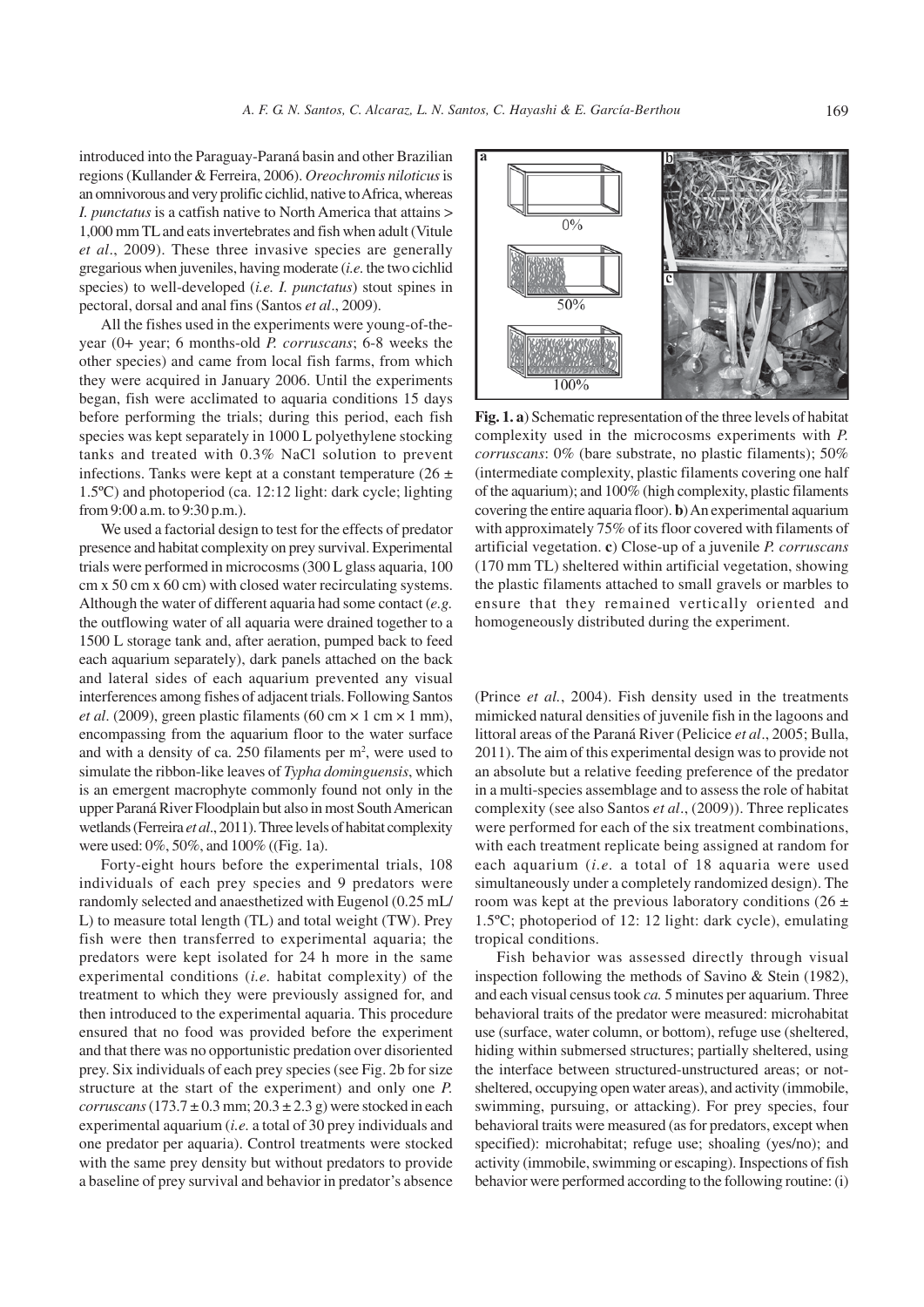the behavior of predator was firstly assessed; (ii) then, all fishes of a given prey species were targeted, and the behavior of each individual was evaluated; and (iii) this procedure was subsequently applied for other prey species within the aquarium and, then, (iv) the overall routine was then repeated for other treatments. It was not complicated to assess predator and prey fish behavior because a valuable experience was acquired by the observer from preliminary census performed during fish acclimation period and because the record of behavioral traits was greatly facilitated by the use of a codified writing tablet. The most frequent behavior of each fish species in each aquaria was recorded at every visual census; the behaviors of the different individuals of each species were similar and thus an overall behavioral pattern was considered in order to avoid pseudoreplication. Experiments were conducted during four consecutive days; the number of consumed prey and the behavioral patterns of both predator and remaining prey were recorded at 4 h intervals during daylight conditions (at 9:00 am, 1:00, 5:00, and 9:00 pm h). We did not measure behavior at night to avoid potential artifacts due to use of lighting and to mimic natural conditions; however, the differences in survival between censuses allowed to evaluate predation rates at night. We chose to run the experiment during four days because our aim was to compare short-term survival among prey species; although we believe that our results are indicative of speciesspecific vulnerability to *P. corruscans,* long-term effects might differ. After the last census (9:00 am of the fifth day) all aquaria were emptied and the remaining fishes were anesthetized and length and weight measured.

**Ethical note.** Despite the lack of any official law in Brazil that rules the use of animals in scientific research, the experiments were carried out in agreement with the 'Ethical Principal in Animal Research' adopted by the Brazilian College of Animal Experimentation (COBEA) (http://www.cobea.org.br).

**Data analyses.** Prey survival and behavioral traits of both predator and prey were compared among treatments (predator presence and habitat complexity) through time with repeatedmeasures analysis of variance (rm-ANOVA). The full dataset was used for prey survival analyses but only the information recorded at the first diurnal censuses of each day (*e.g.* all censuses made at 9:00 am, starting from the day 2) was retrieved for behavioral analyses. This procedure was followed to minimize possible mismatches between the timing of predator (nocturnal) and prey (mostly diurnal) behaviors, since it was noticed that, after the lights were turned on at 9:00 am, fishes took up to 1 hour to change the behavior displayed at night cycle and become entirely adapted to daylight conditions (A. F. G. N. Santos, pers. obs.). The effect of predator presence on prey refuge use was only evaluated at the intermediate level (50%) of habitat complexity. All factors were considered as fixed effects in the rm-ANOVAS. In addition to *P*-values (statistical significance), we also report partial eta squared  $(\eta^2)$ , as a measure of effect size (*i.e.* importance of factors). Partial  $\eta^2$ is the proportion of variation explained for a certain effect (effect

SS / effect SS + error SS) but is better than conventional  $\eta^2$ (effect SS / total SS) because it does not depend on the number of sources of variation in the ANOVA design used, as it does not use the total sum-of-squares (SS) as the denominator (Tabachnick & Fidell, 2001). Proportions (prey survival) were arcsine-transformed (arcsine V *x*) for statistical analyses. A conventional two-way ANOVA (with habitat complexity and before D after predation as factors) was performed for each prey species to compare the sizes (TL) of prey fish before and after the *P. corruscans* predation treatment, and so to assess size selectivity. All statistical analyses were performed with SPSS 15 (SPSS Inc., Chicago IL, USA).

# **Results**

Prey survival and size selectivity. Prey survival was significantly lower in predator's presence (Table 1, Fig. 2a) and varied significantly among prey species (predator × prey species interaction, Table 1), with the invasive species *C. piquiti* and *I. punctatus* being the most and least consumed prey, respectively (Fig. 2a and 3). Surprisingly, *I. punctatus* had a survival rate near 100% in predator's presence and lower survival rates in predator-free trials (Fig. 2a), which could be attributable to accidental mortality but also, as noticed from visual censuses (A. F. G. N. Santos, pers. obs.), to agonistic interactions with the rest of prey species, in predator's absence .

*Pseudoplatystoma corruscans* mostly fed at night and a significant temporal variation in prey species consumption was observed (rm-ANOVA: time × species, *P* < 0.001). *Cichla piquiti* was the most consumed prey during the whole experiment but on the third day, when the density of *C. piquiti* was very low, the predator increased to feed on *O. niloticus* (Fig. 3) and subsequently on *A. altiparanae* and *P. lineatus*.

Habitat complexity did not significantly affect prey survival (Table 1): the two-way and three-way interactions with habitat complexity were all non-significant, indicating that the effect of habitat complexity on prey survival to *P. corruscans* piscivory was similar for all the prey species. Predator, prey species and  $predator \times prey$  species interaction were the most important sources of variation  $(\eta^2)$ , Table 1), the two latter mostly due to the low vulnerability of *I. punctatus* to *P. corruscans* piscivory

**Table 1.** Effects of predator presence (*P. corruscans*) and habitat complexity on prey survival (arcsin-transformed data): between-subjects factors (Huynh-Feldt corrections) of repeated-measures analysis of variance.

| Source of variation                                        | d.f. | F   | $\boldsymbol{P}$ | Partial $\overline{\eta^2}$ |
|------------------------------------------------------------|------|-----|------------------|-----------------------------|
| Predator                                                   |      |     | 31.5 < 0.001     | 0.344                       |
| Prey species                                               |      |     | 8.4 < 0.001      | 0.358                       |
| Habitat complexity                                         |      | 1.9 | 0.313            | 0.038                       |
| Predator $\times$ Prey species                             | 4    |     | 7.5 < 0.001      | 0.343                       |
| Predator $\times$ Habitat complexity                       |      | 1.7 | 0.183            | 0.055                       |
| Prey species $\times$ Habitat complexity                   | 8    | 0.8 | 0.591            | 0.098                       |
| Predator $\times$ Prey species $\times$ Habitat complexity | 8    | 0.4 | 0.896            | 0.055                       |
| Error                                                      | 60   |     |                  |                             |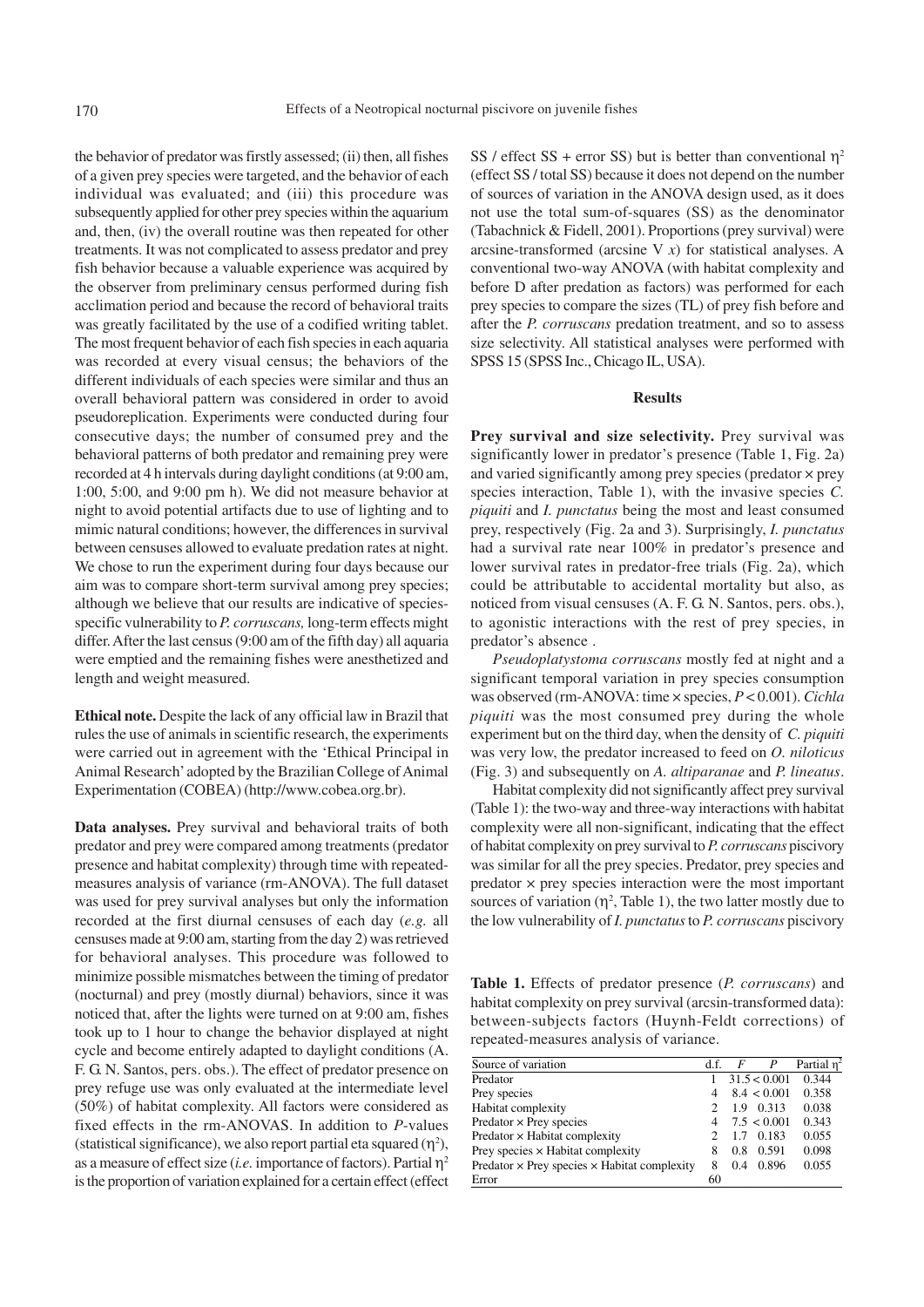$a_{100}$  $\Box$ predator-free  $\Box$ predator-in 80 Survival  $(°<sub>0</sub>)$ 60 40  $20$  $\mathbf b$ Predator effects: 85  $\Box$  initial stocking  $\Box$  surviving individuals 75 Total length (mm) 65 55 45 35 25 O. niloticus I. punctatus A. altiparanae P. lineatus C. piquiti **Prey species** 

**Fig. 2. a**) Prey species survival (%) in response to predator presence (*P. corruscans*). **b**) Total length (mm) of prey species before (initial stocking) and after (surviving individuals) predation effects of *P. corruscans*. Vertical lines correspond to standard errors.

(only one individual consumed in all treatments) and its lower survival in predator-free trials.

The size of surviving prey at the end of the experiment (Fig. 2b) did not significantly change with habitat complexity (ANOVA:  $F_{2,60-101}$  d  $\leq 2.0$ ;  $P \geq 0.14$ , for all prey species) and did not show any significant before-after × habitat complexity interaction (ANOVA:  $F_{2,60-101}$  d  $\leq 1.2$ ;  $P \geq 0.31$ , for all prey species). Although only marginally significant (given the low degrees of freedom and power), the mean percent survival of prey species (*i.e.* considering all treatments together) was well correlated (Pearson's  $r = 0.82$ ;  $P = 0.089$ ;  $N = 5$  species) with the difference between mean TL of survivors and mean TL of initial stocking. Mean size of surviving prey was significantly larger for *O. niloticus* (ANOVA:  $F_{1,70} = 31.1, P <$ 0.001), *A. altiparanae* (*F*1, 78 = 5.31, *P* = 0.024), and *P. lineatus*  $(F_{1.78} = 5.31, P < 0.001)$ , with no significant differences for *I*. *punctatus* ( $F_{1, 101} = 0.47$ ,  $P = 0.83$ ) and a marginal effect for *C*. *piquiti*  $(F_{1, 60} = 3.76, P = 0.057)$  (Fig. 2b).

In summary, the survival of prey species was markedly affected by the presence of *P. corruscans*, whose predation was predominantly nocturnal, independent of habitat complexity, and preferentially directed to smaller prey fish. The most consumed species was the invasive *C. piquiti*, followed by *O. niloticus*, *A. altiparanae*, *P. lineatus*, and, finally, *I. punctatus*, of which only a single individual was eaten.

**Behavioral traits.** No significant change in the predator's behavior was observed. *Pseudoplastystoma corruscans* did not significantly modify its microhabitat use or activity with habitat complexity (rm-ANOVA,  $F_{2,6} = 1.41$ ;  $P = 0.32$  and  $F_{2,6}$  $= 1.50; P = 0.30$ , respectively). Both behavioral traits did not show either significant temporal variation (rm-ANOVA:  $F_{3,18}$ )  $= 1.10; P = 0.38$  and  $F_{1.8, 10.9} = 1.71; P = 0.23$ , respectively) or habitat complexity  $\times$  time interaction ( $F_{6, 18} = 0.50$ ,  $P = 0.80$  and  $F_{3.6, 10.9} = 0.64, P = 0.63$ , respectively). Also, *P. corruscans* was always found sheltered within artificial vegetation and thus no significant change in refuge use was recorded for the predator. Since *P. corruscans* is a nocturnal predator, it remained preferentially immobile, sheltered within artificial vegetation, and closer to the bottom of the aquaria during daylight, but increased its feeding activity at night (Fig. 3).

Microhabitat use varied among prey species, with *I. punctatus* and *O. niloticus* preferentially using the aquaria bottom and *C. piquiti* and *A. altiparanae* using the water column or the surface. Predator presence significantly affected microhabitat use of *C. piquiti*, *P. lineatus*, and *I. punctatus* (Table 2), but not in the same way (Fig. 4). In predator treatments, *C. piquiti* increased its use of water column while *P. lineatus* increased its use of areas near the aquarium bottom. Predator × habitat complexity interaction was significant and the most important source of variation for microhabitat use of *I. punctatus*, which in the presence of *P. corruscans* increased the use of water column mostly at 50% and 100% complexity



**Fig. 3.** Temporal variation of prey species survival (%) in response to *P. corruscans* piscivory. White square = *Prochilodus lineatus*, white circle = *Astyanax altiparanae*, inverted black triangle = *Cichla piquiti*, black diamond = *Oreochromis niloticus*, black triangle = *Ictalurus punctatus* (empty and full symbols correspond to native and invasive species respectively). Vertical gray bands correspond to dark periods.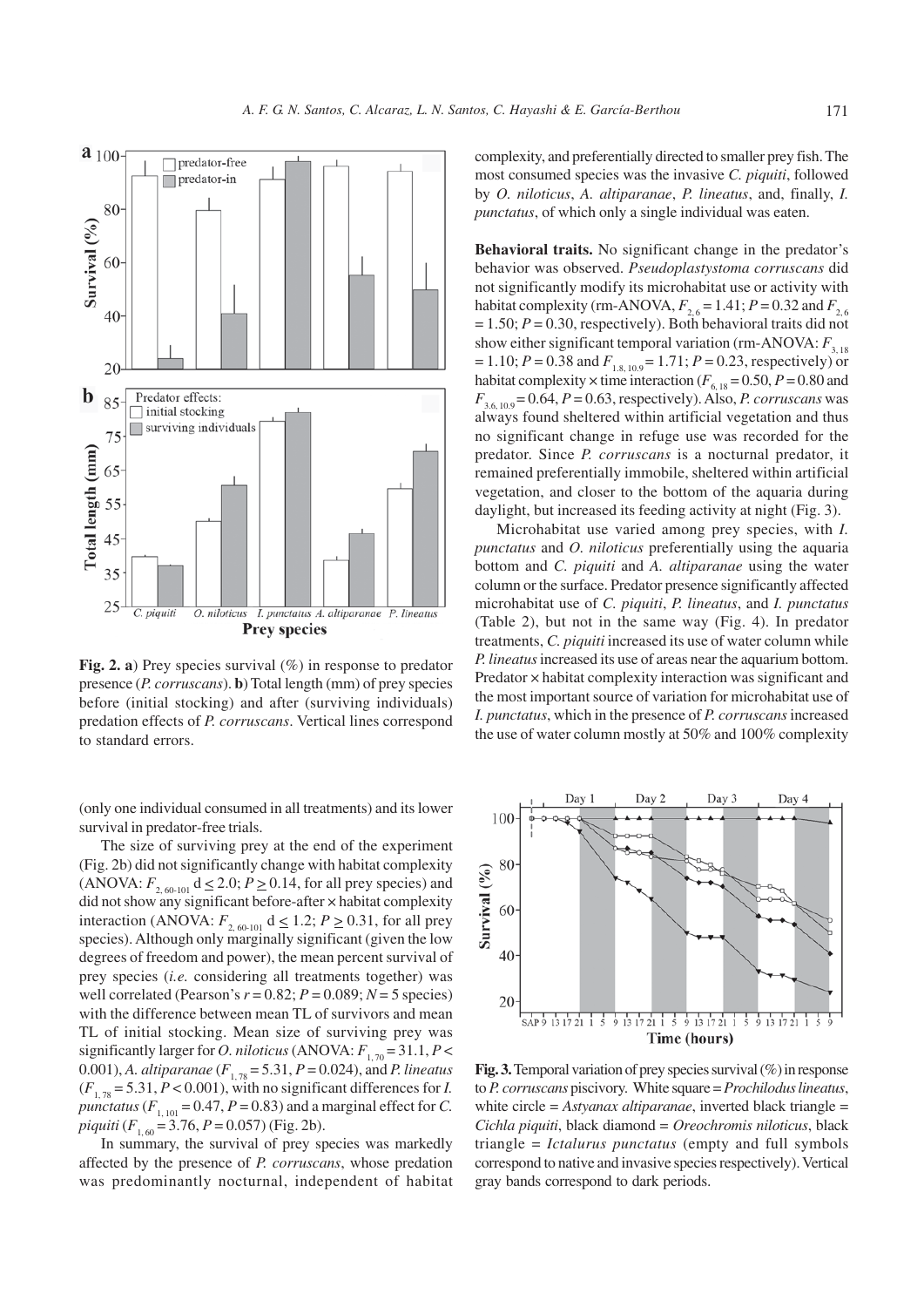treatments. Habitat complexity significantly affected the microhabitat use of only *C. piquiti* and *A. altiparanae* (Table 2), which reduced their use of the bottom and increased the use of water column and surface areas (Fig. 4). Predator presence was the major source of variation for microhabitat use of *P. lineatus* while for *C. piquiti* and *A. altiparanae*, habitat complexity accounted for most of the variation in microhabitat use (Table 2).

Predator presence affected significantly the refuge use only of *C. piquiti* and marginally for *O. niloticus* (Table 2). Both prey species tended to increase their shelter behavior and remained more hidden within artificial vegetation in presence of *P. corruscans* (Fig. 5). The other species were not affected by predator presence, with *I. punctatus* preferentially sheltering within the artificial vegetation and *A. altiparanae* and *P. lineatus* alternating sheltered and open areas.

The presence of *P. corruscans* significantly influenced the shoaling behavior of only *C. piquiti* (Table 2), which changes from solitary to a more gregarious behavior in predator's presence (Fig. 6). Shoaling behavior of the other prey species did not change significantly with predation treatments (Table 2), with *I. punctatus and P. lineatus* generally remaining aggregated and *O. niloticus* and *A. altiparanae* alternating between gregarious and solitary behavior (Fig. 6). Habitat complexity significantly affected the shoaling behavior of *I. punctatus* and *P. lineatus* (Table 2), with both species decreasing their shoaling behavior in more structurally-complex treatments. Except for *C. piquiti* and *A. altiparanae*, to which the presence of *P. corruscans* and predator × habitat complexity interaction were, respectively, the major source of variation, habitat complexity was the ultimate source of variability for shoaling behavior of the other prey species (Table 2).

The presence of *P. corruscans* overall did not influence significantly the activity level of most prey species (Table 2), which, in general, exhibited a swimming behavior independently of predator presence. Predator  $\times$  habitat complexity interaction was marginally significant only for *O. niloticus*, which decreased its activity in the presence of *P.*



**Fig. 4.** Microhabitat use (%) of the five different prey species in response to predator presence (*P. corruscans*) and level of habitat complexity. White square = surface, gray square = water column, black square  $=$  bottom areas. Top panel  $=$ predator-free; bottom panel = predator-in treatments.

*corruscans*. Habitat complexity, in addition to being the most important source of variation, also influenced significantly the activity level of *O. niloticus*, decreasing its activity in more structurally-complex treatments.

In summary, predator presence and habitat complexity affected prey behavior of some species, but not in the same way. A link between change in behavior and species-specific survival rates to predation was observed. *Cichla piquiti*, which was the most consumed species by *P. corruscans*, was also the species that modified the most its behavior in predator presence. In contrast, the behavior of *I. punctatus*, the least consumed prey, was apparently unaffected by predator presence and consisted of a suite of traits quite different to the other species.

**Table 2.** Effects of predator presence (*P. corruscans*) and habitat complexity on prey behavioral traits: between-subjects factors (Huynh-Feldt corrections) of repeated-measures analysis of variance. Bold values correspond to significant ( $P \le 0.05$ ) between-subjects *F* values.

| Source of variation           | C. piquiti |       | O. niloticus |       | I. punctatus |       | A. altiparanae |       | P. lineatus |       |
|-------------------------------|------------|-------|--------------|-------|--------------|-------|----------------|-------|-------------|-------|
|                               |            | P     |              | P     | 'n           | P     | 'n             | P     | 'n          | P     |
| <b>MICROHABITAT USE</b>       |            |       |              |       |              |       |                |       |             |       |
| Predator                      | 0.406      | 0.019 | 0.112        | 0.287 | < 0.001      | 1.000 | <0.001         | 1.000 | 0.344       | 0.035 |
| Habitat complexity            | 0.791      | 0.001 | 0.283        | 0.189 | 0.043        | 0.770 | 0.387          | 0.053 | 0.062       | 0.703 |
| Predator × Habitat complexity | 0.184      | 0.327 | 0.262        | 0.218 | 0.483        | 0.019 | 0.213          | 0.237 | 0.168       | 0.363 |
| <b>REFUGE USE</b>             |            |       |              |       |              |       |                |       |             |       |
| Predator                      | 0.941      | 0.001 | 0.776        | 0.049 | 0.048        | 0.678 | < 0.001        | 1.000 | 0.044       | 0.735 |
| <b>SHOALING</b>               |            |       |              |       |              |       |                |       |             |       |
| Predator                      | 0.464      | 0.010 | 0.011        | 0.747 | 0.007        | 0.778 | 0.014          | 0.690 | 0.231       | 0.093 |
| Habitat complexity            | 0.029      | 0.851 | 0.430        | 0.060 | 0.609        | 0.004 | 0.158          | 0.357 | 0.411       | 0.054 |
| Predator × Habitat complexity | 0.291      | 0.151 | 0.099        | 0.593 | 0.053        | 0.723 | 0.354          | 0.073 | 0.082       | 0.623 |
| <b>ACTIVITY</b>               |            |       |              |       |              |       |                |       |             |       |
| Predator                      | 0.188      | 0.139 | 0.010        | 0.756 | 0.254        | 0.066 | < 0.001        | 1.000 | 0.005       | 0.817 |
| Habitat complexity            | 0.325      | 0.115 | 0.514        | 0.027 | 0.209        | 0.245 | < 0.001        | 1.000 | 0.067       | 0.684 |
| Predator × Habitat complexity | 0.325      | 0.115 | 0.442        | 0.054 | 0.089        | 0.573 | < 0.001        | 1.000 | 0.253       | 0.202 |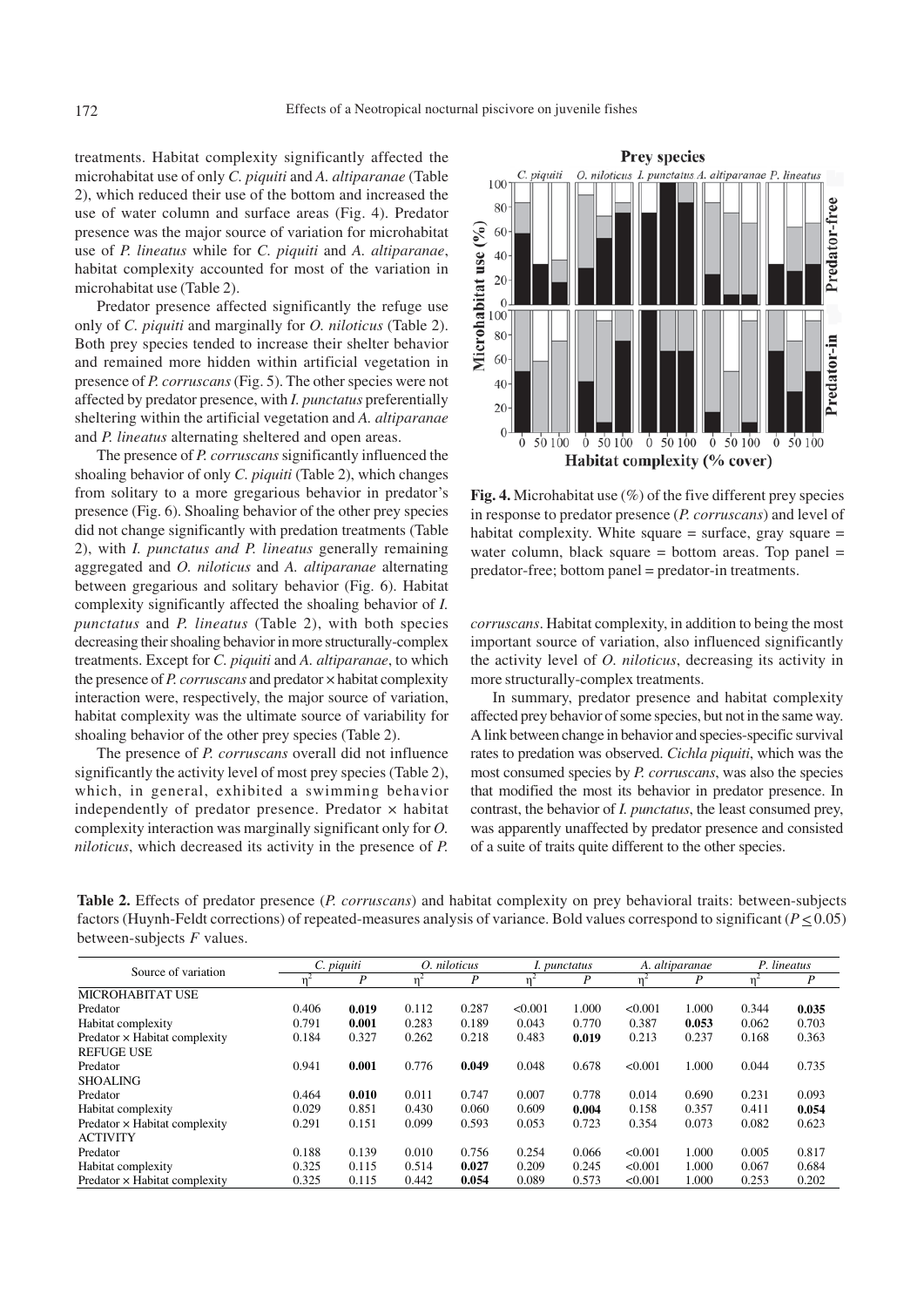

**Fig. 5.** Refuge use (%) by prey species in response to predator presence (*P. corruscans*) in 50% complexity treatments. White square = not sheltered, black square = entirely sheltered within the artificial vegetation. Top panel = predator-free; bottom panel = predator-in treatments.

### **Discussion**

Vulnerability to *P. corruscans* predation was highly variable among prey species (*C. piquiti* > *O. niloticus* > *A. altiparanae* > *P. lineatus* > *I. punctatus*) rather than through time. The invasive *C. piquiti* was the prey species most consumed by *P. corruscans*, whereas *I. punctatus* was barely consumed and this pattern was observed consistently throughout the experiment, despite minor temporal variations in species-specific prey survival (Fig. 3). This selective predation by *P. corruscans* seems to be related to species-specific differences in behavioral traits. Although the invasive *C. piquiti* and the native *A. altiparanae* were the smallest prey available, the former was the most consumed prey whereas the latter was much less predated. Prey shoaling generally reduces predation success, since the ability of the predator to distinguish, pursue and attack an individual prey often declines with numerous and aggregated shoals (Shaw, 1978; Carvalho *et al*., 2007). Previous studies have also shown that most fish predators reduce its efficiency in high complexity environments by providing more prey refuges and reducing prey encounter rates with predators (*e.g.* Savino & Stein, 1982; Persson & Eklöv, 1995; Santos *et al*., 2009). *Cichla piquiti* significantly increased the frequency of shoaling behavior and the use of submersed structures in predator's presence, but since it tends to become completely motionless at night (Lowe-McConnell, 1991) and *P. corruscans* also used consistently the interstices of artificial vegetation, the behavioral patterns displayed by *C. piquiti* were not only ineffective against predation, but also probably increased its chance to be found and captured by the nocturnal and habitatassociated *P. corruscans*. Our results contrast somewhat to



Fig. 6. Shoaling  $(\%)$  of prey species in response to predator presence (*P. corruscans*) and levels of habitat complexity. Black square = shoaling, white square = dispersed. Top panel = predator-free; bottom panel = predator-in treatments.

those of Santos *et al*. (2009), who observed high vulnerability to a diurnal predator (*Brycon orbignyanus*) by non-shoaling immobile *C. piquiti* occupying less structured areas of aquaria top edges. These contrasts indicate that *C. piquiti* is able to switch its behavior in response to the predator species, and that *C. piquiti* have a suite of behaviors that are apparently more effective in reducing its vulnerability to predation by diurnal (*B. orbignyanus*) than to nocturnal (*P. corruscans*) piscivores. Although we restrained our behavioral analysis to censuses close to nocturnal conditions, a caveat of our data, however, is that we did not actually study behaviors at dark conditions. Although survival data are not affected by this fact, we recommend that future experiments on nocturnal predators should be done with the aid of infrared cameras to elucidate whether the behavior of both predator and prey change in the absence of light.

Diel activity patterns are another factor that could explain these prey preferences of *P. corruscans*. Except for *I. punctatus* (and the predator), all prey species had diurnal habits. *Ictalurus punctatus* had similar refuge and shoaling behaviors than *C. piquiti*, differing mainly in its nocturnal habit and preference for bottom areas. *Cichla piquiti* was probably the most inactive prey at dark conditions, since most cichlids remain completely motionless at night (Lowe-McConnell, 1991), whereas predation by *P. corruscans* was clearly concentrated at night hours (Fig. 3). In striking contrast, *I. punctatus* was the species most consumed by a diurnal predator (*Brycon orbignyanus*) in a companion experiment (Santos *et al*., 2009). Therefore, these differences in diel rhythms probably explain the predation rates by *P. corruscans*, highest on *C. piquiti* and lowest on *I. punctatus*. Decreased activity of prey at night might decrease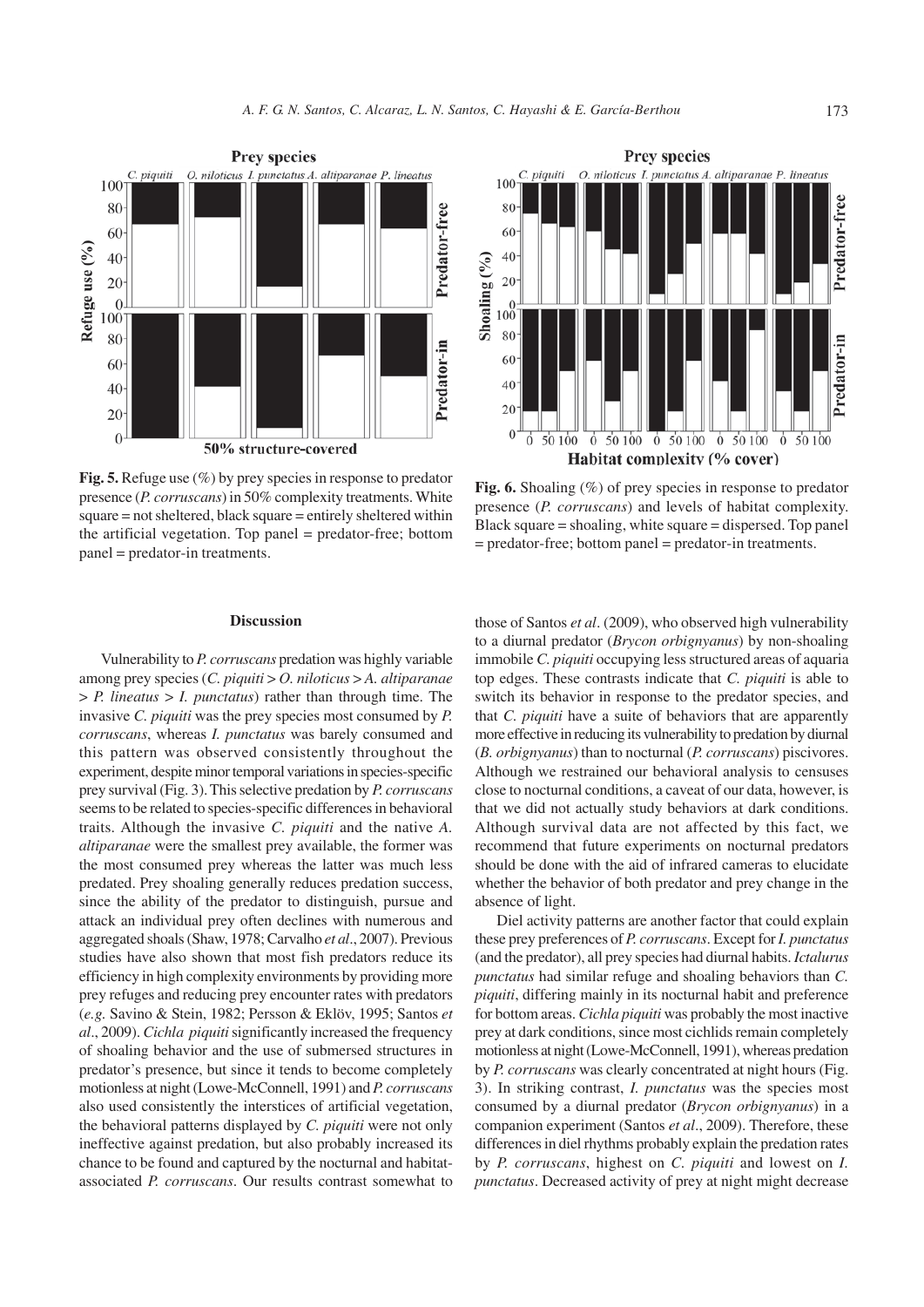vulnerability to nocturnal predators if these track prey movements using the lateral line, as recently described in another siluriform (Pohlmann *et al*., 2001, 2004), or might increase it if detection is done by chemical stimuli. Foraging by nocturnal piscivores is much less understood than for visual predators (Pohlmann *et al*., 2004; Giaquinto & Hoffmann, 2010), despite the enormous diversity of siluriform fishes, which seem to be mainly nocturnal (Boujard & Luquet, 1996).

Although the vulnerability to *P. corruscans* varied strongly among prey species, habitat complexity appeared to have little importance on prey selection or consumption rates, at least at the experimental conditions used. Our results contrast with many studies that have shown decreased prey consumption of fish predators with increased habitat complexity (*e.g.*, Savino & Stein, 1982, Snickars *et al*., 2004). Structural complexity seems to be important for other Neotropical nocturnal piscivores, such as the *Hoplias* aff. *malabaricus*, a characiform that mainly preys on small-sized fishes associated with macrophyte stands at littoral zone of many Brazilian rivers and lakes (Petry *et al*., 2007). As observed in our experiment, *P. corruscans* is also a nocturnal piscivore but, like many other catfishes, it uses other sensory organs rather than visual detection to search and capture food in the dark and turbid waters, in which it mostly inhabits (Pohlmann *et al*., 2001, Giaquinto & Hoffmann, 2010). This nocturnal feeding activity probably explains why prey selection and consumption by *P. corruscans* were less dependent of habitat complexity. However, further studies addressing the activity patterns of both predator and prey at dark conditions and testing other kind of shelters, different from the ribbon-like structures used here, are essential to fully understand the role of habitat complexity in *P. corruscans* piscivory, since the use of submersed structures by fish often changes over the 24-hour period (Reebs, 2002; Pelicice *et al*., 2005) and with habitat shape, complexity and position in the water column (Santos *et al*., 2008, 2011b).

Predation by *P. corruscans* was also size-selective (Fig. 2b) but with significant effects on size structure only for species with intermediate mortality (*O. niloticus*, *A. altiparanae*, and *P. lineatus)*. Irrespective of their size, *C. piquiti* was the most consumed prey whereas *I. punctatus* was not predated. Despite the clear size differences among prey species, no functional limitation was expected for prey consumption by *P. corruscans*, since the individual size of all preys did not reach a third (17.7 - 29.8%; 22.5% on the average) of predator TL (Gill, 2003). The fact that average size of stocked *C. piquiti* was virtually identical to that of *A. altiparanae* and not so different to the other prey species except *I. punctatus* (Fig. 2b) suggests that these preyspecific differences in survival are not purely due to size differences among prey species. It is possible that synergetic effects of prey size and morphology have affected the predation rates by *P. corruscans*, but differently for each prey species. For example, the least consumed *I. punctatus*, in addition to its greatest size amongst all prey species, have pectoral spines that could make its ingestion difficult and harmful by gapelimited predators (Fine & Ladich, 2003; Bosher *et al*., 2006). However, the effects of prey morphology and size alone cannot explain why the spineless *P. lineatus* was much less consumed than *O. niloticus* (*i.e.* both species were similar in size but the latter have stout spines in the dorsal fin), or why *A. altiparanae*, the smallest prey and lacking morphological defensive features, were the least predated. These aspects suggest that interactive effects of prey behavior and morphology should be also taken into account to understand prey selection and consumption by *P. corruscans*. Interestingly, although the size structures of stocked prey were very similar in a companion experiment with the predator *B. orbignyanus* (Santos *et al*., 2009), the effects of predation treatments were the opposite: *P. corruscans* preyed on rather smaller fish (Fig. 2b), whereas *B. orbignyanus* was more successful capturing the large-sized and spinous *I. punctatus*, and larger fish of all prey species (*i.e.* average size of surviving fish was significantly smaller), thus demonstrating further differences in the predatory abilities of these two native piscivores.

**Management implications.** In summary, species-specific suites of behavioral traits seem to play an important but not unique role to explain the selective predation by juvenile *P. corruscans*, and particularly why the invasive *C. piquiti* and *I. punctatus* were respectively the most and the least consumed prey. Despite the likely ineffectiveness to control *I. punctatus* populations, *P. corruscans* is, however, a potential candidate to limit the spread and abundance of invasive cichlids, namely *C. piquiti* and *O. niloticus*, into the Paraná River basin. These two invasive species are especially abundant in structurally-complex, lentic habitats of the Paraná River (*e.g.* vegetated littoral zones of reservoirs or marginal lagoons of floodplains) (L. N. Santos, pers. obs.), probably because of the intensive bi-parental care provided to small juveniles and the additional shelter offered by submerged structures (Santos *et al*., 2008). However, these life-history strategies seem to be ineffective against a nocturnal piscivore, such as *P. corruscans*, in which prey consumption was unaffected by habitat complexity and because cichlid parental care is expected to be weak or null at night (Lowe-McConnell, 1991, Reebs, 2002). Interestingly, while our experiments (Santos *et al*., 2009; this study) suggest that prey survival rates to Neotropical piscivores are largely influenced by an apparent mismatch between predator and prey diel activity patterns, field studies in the upper Paraná River Floodplain are rather contrasting, since the typically nocturnal *Hoplias* aff. *malabaricus*, *Hoplosternum littorale* (*i.e.* an armored catfish with stout spines) and *Gymnotus* spp. are so or more important than the diurnal *P. lineatus* for the diet of iuvenile  $(220-650 \text{ mm} \text{ TL})$  and adult  $(>750 \text{ mm} \text{ TL})$  *P. corruscans* (Bozza & Hahn, 2010; Faria & Benedito, 2011). More studies (*e.g.* with larger fishes, at larger spatial scales, and with different fish species) are thus needed to confront our findings with those of field studies in real ecosystems, to fully understand these predator-prey interactions and help controlling invasive species.

 Another important implication of our findings is that the potential of juvenile *P. corruscans* to remove small 0+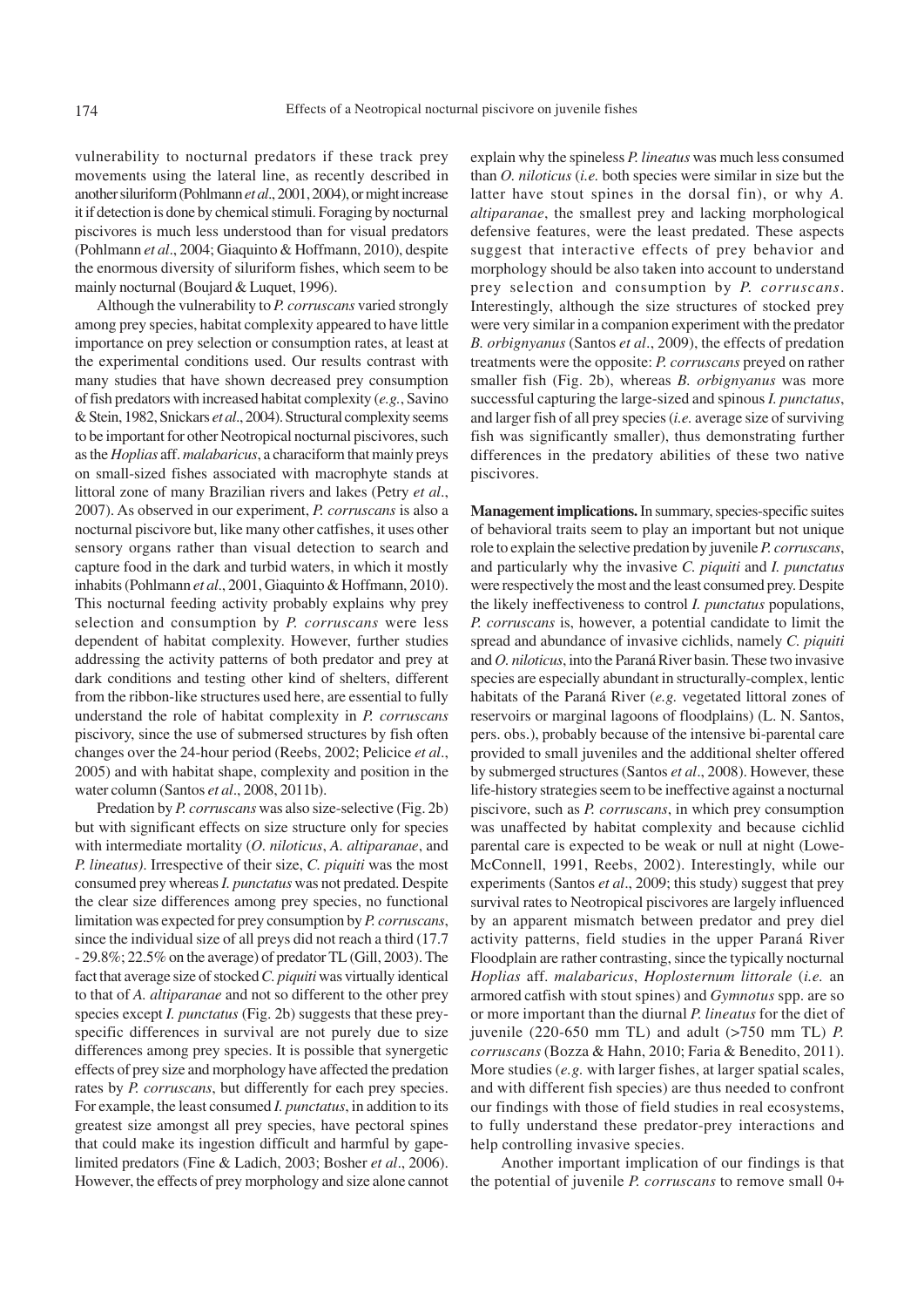year *C. piquiti* would not only contribute to alleviate the competition with small native fishes, but would also reduce the number of *C. piquiti* reaching adulthood, when its impacts as a top piscivore could be very detrimental to native species and would likely radiate through the ecosystem (Pelicice & Agostinho, 2009). Our results also suggest that different native piscivorous species (such as *B. orbignyanus* and *P. corruscans*) play complementary ecological roles, so preserving the diversity of the piscivore guild might help preventing invasions, especially of species, such as *C. piquiti* and *O. niloticus*, that could benefit from habitat homogenization or decreases in structural complexity. Native populations of *P*. *corruscans* are increasingly threatened by multiple anthropogenic and environmental disturbances, but mainly because of river impoundment that restrict much of the juvenile access to marginal lagoons of floodplain systems, a critical nursery ground not only for this species but also for most migratory fishes of South America (Agostinho *et al*., 2003; Mello *et al*., 2009; Barletta *et al*., 2010). If efforts to recovery *P*. *corruscans* populations were undertaken, especially those actions that enhance juvenile access to marginal lagoons, such as flooding pulse restoration and/or scientific hatchery and stocking programs, they would be an interesting chance to evaluate whether the rehabilitation of native piscivores help controlling fish invasions in the Paraná River and other similar riverine systems in the Neotropics.

## **Acknowledgements**

This work was funded by CNPq, Conselho Nacional de Desenvolvimento Científico e Tecnológico, Brazil (graduate grant to A. F. G. N. Santos, process nº 142572/2004-7 and process nº 210199/2006-7; Edital Universal, process nº 478541/2004-0), Programme Alßan of the European Union (Programme of High Level Scholarships for Latin America, grant to L. N. Santos), the Spanish Ministry of Science (projects CGL2006-11652-C02- 01/BOS and CGL2009-12877-C02-01), and the Government of Catalonia (Catalan Government Distinction Award for University Research to E. García-Berthou). We especially thank Drs. A.A. Agostinho, A. Bialetzki, and H.F. Júlio Jr, from Núcleo de Pesquisa em Limnologia, Ictiologia e Aquicultura (Nupelia, UEM, Brazil), for providing the infrastructure for the laboratory experiments. This study is part of the first author's Ph.D thesis.

# **Literature Cited**

- Agostinho, A. A., L. C. Gomes, H. I. Suzuki & H. F. Júlio Jr. 2003. Migratory fishes of the upper Paraná River basin, Brazil. Pp. 19-98. In: Carolsfeld, J., B. Harvey, C. Ross & A. Baer. (Eds.). Migratory fishes of South America: biology, fisheries and conservation status. Victoria, World Fisheries Trust, 372p.
- Agostinho, A. A., F. M. Pelicice & H. F. Júlio Jr. 2006. Biodiversidade e introdução de espécies de peixes: unidades de conservação. Pp. 95-117. In: Campos, J. B., M. G. P. Tossulino & C. R. C. Muller (Eds.). Unidades de conservação - Ações para valorização da biodiversidade. Curitiba, IAP, 344p.
- Agostinho, A. A., F. M. Pelicice, A. C. Petry, L. C. Gomes & H. F. Júlio Jr. 2007. Fish diversity in the upper Paraná River basin: habitats, fisheries, management and conservation. Aquatic Ecosystem Health and Management, 10: 174-186.
- Alcaraz, C., A. Bisazza & E. García-Berthou. 2008. Salinity mediates the competitive interactions between invasive mosquitofish and an endangered fish. Oecologia, 155: 205-213.
- Almany, G. R. 2004. Differential effects of habitat complexity, predators and competitors on abundance of juvenile and adult coral reef fishes Oecologia, 141: 105-113.
- Barletta, M., A. J. Jaureguizar, C. Baigun, N. F. Fontoura, A. A. Agostinho, V. M. F. Almeida-Val, A. L. Val, R. A. Torres, L. F. Jimenes-Segura, T. Giarrizzo, N. N. Fabré, V. S. Batista, C. Lasso, D. C. Taphorn, M. F. Costa, P. T. Chaves, J. P. Vieira & M. F. M. Corrêa. 2010. Fish and aquatic habitat conservation in South America: a continental overview with emphasis on neotropical systems. Journal of Fish Biology, 76: 2118-2176.
- Bosher, B. T., S. H. Newton & M. L. Fine. 2006. The spines of the channel catfish, *Ictalurus punctatus*, as an anti-predator adaptation: an experimental study. Ethology, 112: 188-195.
- Boujard, T. & P. Luquet. 1996. Rythmes alimentaires et alimentation chez les Siluroidei. Aquatic Living Resources, 9: 113-120.
- Bozza, A. N. & N. S. Hahn. 2010. Uso de recursos alimentares por peixes imaturos e adultos de espécies piscívoras em uma planície de inundação neotropical. Biota Neotropica, 10: 217-226.
- Bulla, C. K., L. C. Gomes, L. E. Miranda & A. A. Agostinho. 2011. The ichthyofauna of drifting macrophyte mats in the Ivinhema River, upper Paraná River basin, Brazil. Neotropical Ichthyology, 9: 403-409.
- Canonico, G. C., A. Arthington, J. K. McCrary & M. L. Thieme. 2005. The effects of introduced tilapias on native biodiversity. Aquatic Conservation: Marine and Freshwater Ecosystems, 15: 463-483.
- Carvalho, D. C. C. M. Corneta & V. S. Uieda. 2007. Schooling behavior of *Mugil curema* (Perciformes: Mugilidae) in a estuary in southeastern Brazil. Neotropical Ichthyology, 5: 81-83.
- Clavero, M. & E. García-Berthou. 2005. Invasive species are a leading cause of animal extinctions. Trends in Ecology and Evolution, 20: 110.
- Dias, R. M., D. Bailly, R. R. Antônio, H. I. Suzuki & A. A. Agostinho. 2005. Colonization of the Corumbá Reservoir (Corumbá River, Paraná River Basin, Goiás State, Brazil) by the "lambari" *Astyanax altiparanae* (Tetragonopterinae; Characidae). Brazilian Archives of Biology and Technology, 48: 467-476.
- Espínola, L. A., C. V. Minte-Vera & H. F. Júlio Júnior. 2010. Invasibility of reservoirs in the Paraná Basin, Brazil, to *Cichla kelberi* Kullander and Ferreira, 2006. Biological Invasions, 12: 1873-1888.
- Faria, A. C. E. A. & E. Benedito. 2011. Quality and digestibility of food ingested by various trophic fish groups in the Upper Paraná River floodplain. Revista de Biología Tropical, 59: 85-101.
- Ferreira, F. A., R. P. Mormul, S. M. Thomaz, A. Pott & V. J. Pott. 2011. Macrophytes in the upper Paraná river floodplain: checklist and comparison with other large South American wetlands. Revista de Biología Tropical, 59: 541-556.
- Fine, M. L. & F. Ladich. 2003. Sound production, spine locking and related adaptations. Pp. 248-290. In: Kapoor, B. G., G. Arratia, M. Chardon & M. Diogo (Eds). Catfishes. Enfield, Science Publishers, 592p.
- Freitas, R. H. A. & G. L. Volpato. 2008. Behavioral response of Nile tilapia to an allopatric predator. Marine and Freshwater Behaviour and Physiology, 41: 26-272.